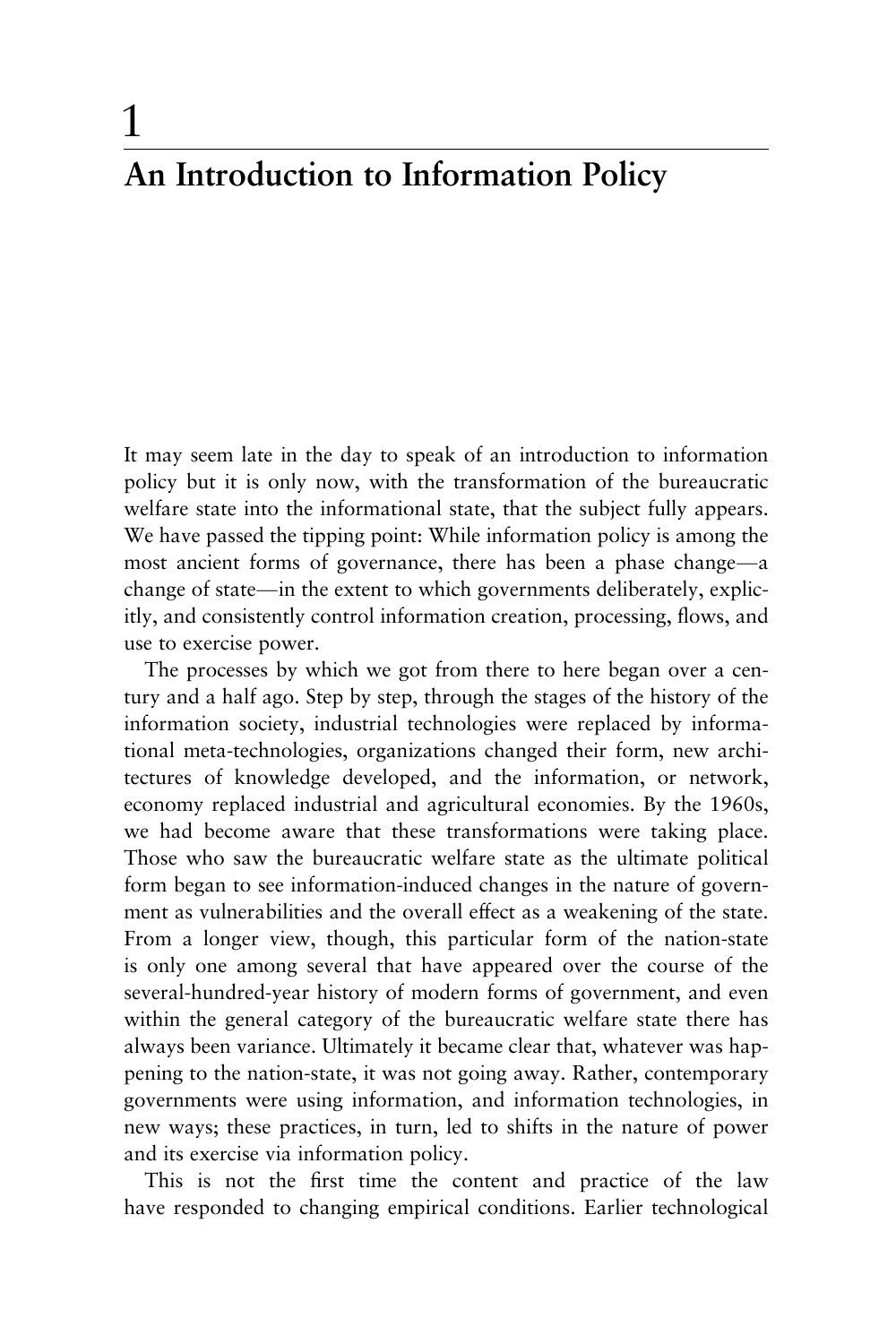innovations, such as the railroad and electricity, stimulated legal developments, as have social trends such as urbanization, demographic shifts, alterations in political mood, economic developments, the appearance of new political ideas, and experience with laws and regulations already in place. The legal environment for information and communication has thus been under constant reconsideration ever since it was recognized as fundamental to the new forms of democratic governance of the late eighteenth century; both medium and message were repeatedly reproblematized beginning with the introduction of the telegraph in the midnineteenth century.

The duration and constancy of stress in the area of information policy is reflected in the ways we have talked about our use of information and communication technologies. The word ''new'' was first used in this context in the nineteenth century to refer to changes in journalism practices made possible because of technological innovation. The word ''media'' was coined in the 1920s to talk about the growing number of entries in this category. Only in the 1930s were separate broadcasting and telecommunications regulatory systems developed to deal with then-new, and then-distinct, electronic media. The first Supreme Court case using the phrase ''new media'' dealt with a bullhorn carried through streets on a truck in the early 1940s. The first scholarly article using that phrase appeared in 1948 in a discussion of the regulation of television, FM radio, and facsimile. And by 1954—only two decades after the Communications Act of 1934—the Federal Communications Commission (FCC) was forced to confront the need to break down the barriers between the two regulatory systems it managed. By the 1970s, Congress was dealing with issues raised by new information and communication technologies regularly.

Many of today's information policy problems are enduring in nature, but others are not. Traditional issues continue to appear in traditional forms, such as direct censorship of reporting from a battlefront during wartime. In some cases traditional issues appear in new forms, as when privacy is invaded via technologies that can be used at a distance in ways imperceptible to the surveillance subject. There are areas in which longstanding policy principles need reinterpretation in order to be applied in a qualitatively changed environment; the question of how to think about a public forum on the Internet falls into this category. And some completely new types of information policy issues are emerging because of technological capacities never before available, as with the question of liability for processes launched by intelligent agent software.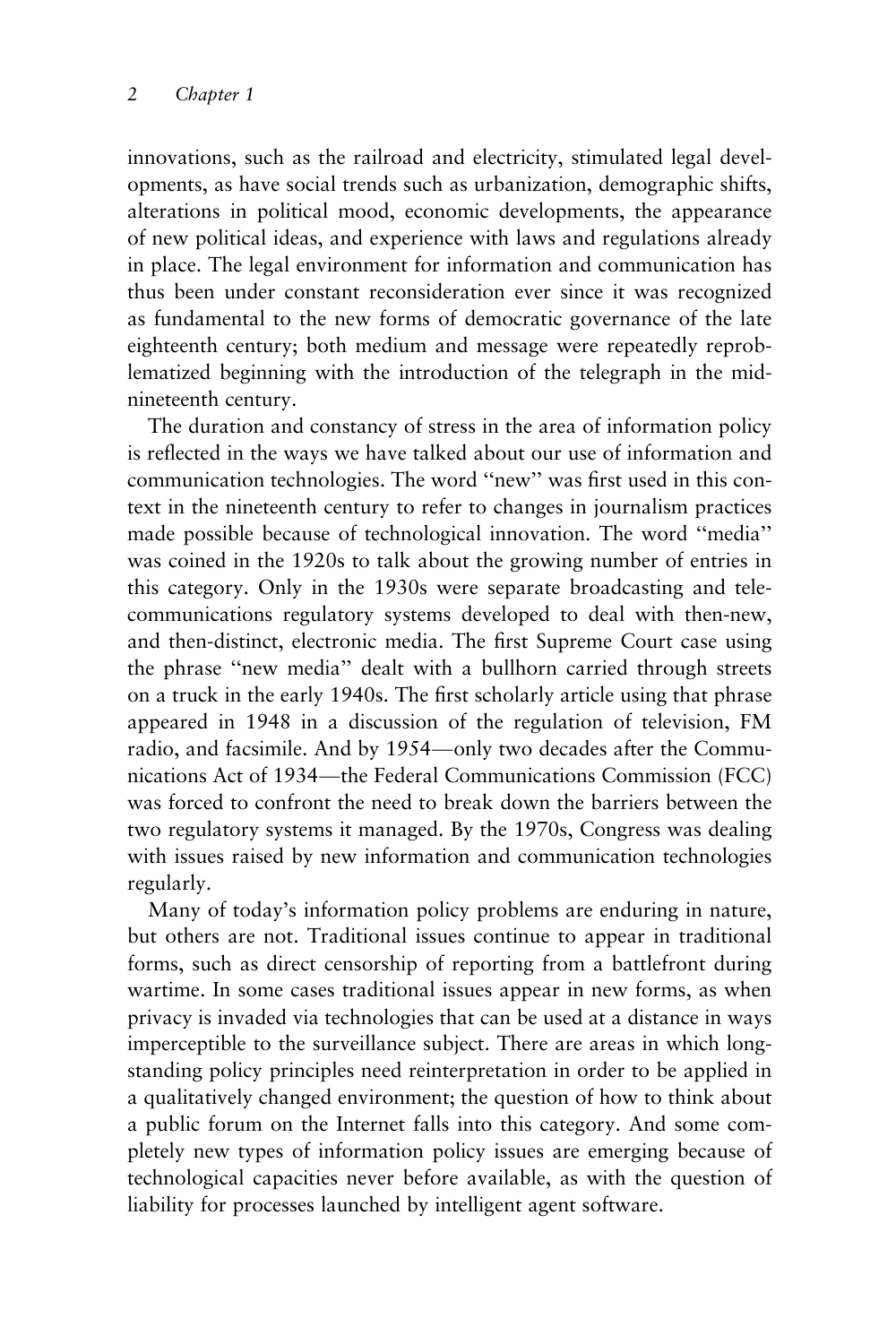The ways in which we think about policy have also changed. New theories develop as thinkers elaborate on ideas, respond to critique, incorporate new information, or achieve original conceptualizations. Empirical change yields new policy subjects, such as the Internet. Traditional policy subjects (e.g., television) and constituencies (e.g., communities and ethnic groups) exhibit new behaviors in the electronic environment. New specializations appear, such as geographic information systems. Interest in familiar topics, such as archives and data structures, revives because of their functions in the exercise of informational power. Previously unconnected lines of thinking come together into new fields, as has happened with the economics of information.

Changes in the law, in the subject of the law, and in how we think about the law can result in a change in the very nature of the state itself because the institutions, processes, and policies of any given political form are but a moment of stability within a much wider, more diffuse, and constantly shifting policy field. The broad field within which particular legal systems appear, change, and disappear includes ethical and behavioral norms, discourse habits, cultural practices, knowledge structures, organizational forms, private sector and individual decisionmaking, and technologies themselves as well as the formal laws and regulations of officially recognized governments. The information policy field therefore includes

• government (formal institutions of the law);

• governance (decision-making with constitutive [structural] effect whether it takes place within the public or private sectors, and formally or informally; and

• governmentality (cultural predispositions and practices that produce and reproduce the conditions that make particular forms of governance and government possible).

The common saying that ''the law is a moving target'' captures only a part of the processes by which legal systems change; with a longer and wider view it is possible to see a specific law developing out cultural practice, becoming a form of discourse, and ultimately being translated into a technology. Laws and regulations left behind can take on new functions—what architects call ''spandrels'' when they are talking about building elements that are no longer needed for their original purpose but remain in use, stimulating new ways of using space. Whether deliberate or accidental, intended or not, the law thus triggers social change as well as responds to it. As a result, the very ways in which we conceptualize information policy is itself a form of agency.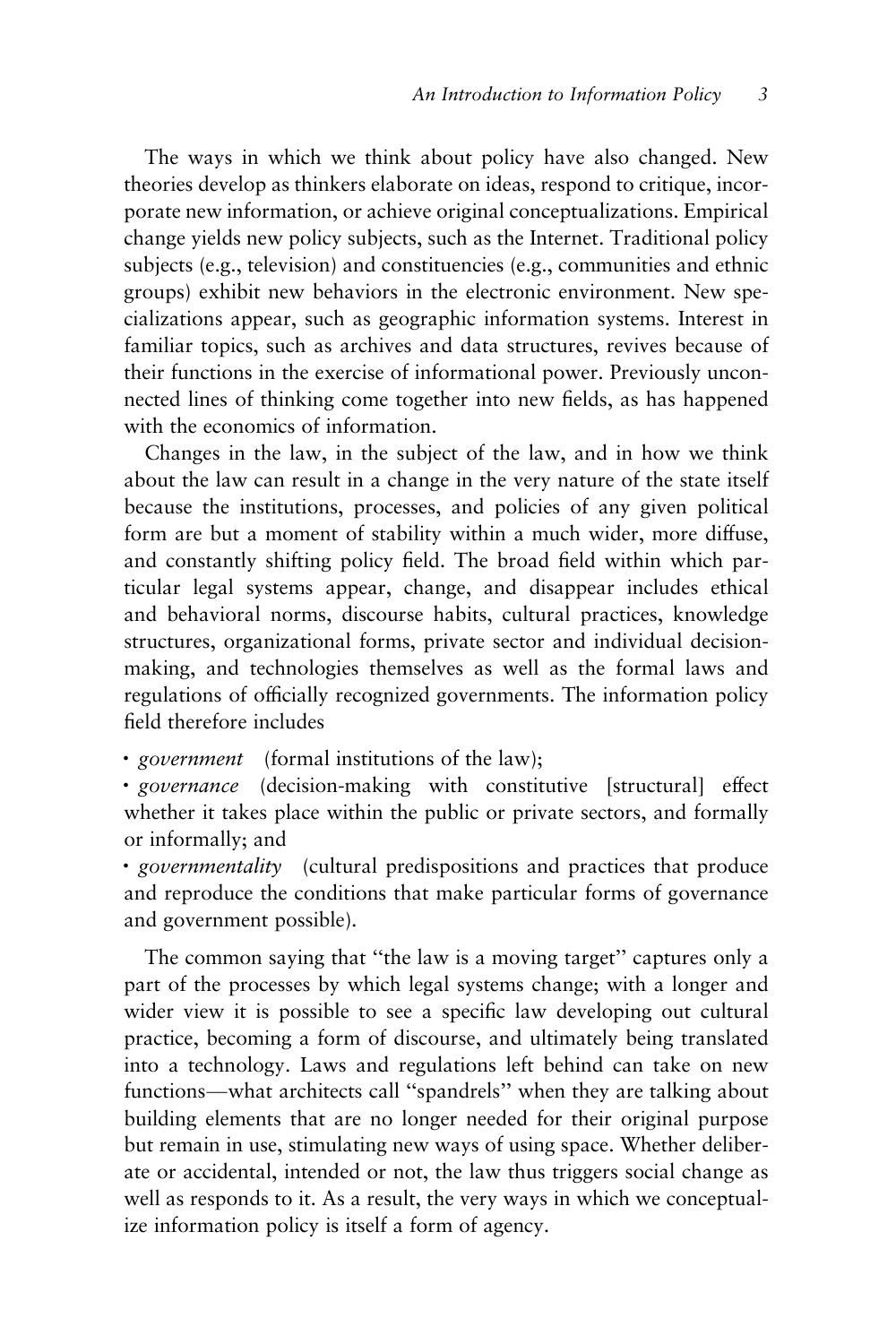In complex adaptive systems theory, and in its cousins such as theories of chaos, punctuated equilibrium, and second-order cybernetics, a system emerges when it has characteristics as a whole that cannot be predicted by any of its parts or the relationships among those parts. Systems differ from each other in kind, even though they share some constituent parts and relationships, when their emergent properties are qualitatively distinct. It is this that has happened with the appearance of the informational state: Many of the structures of U.S. law with which we are long familiar remain in place, and traditional processes such as elections and the passage of legislation continue. Because informational power has altered the materials, rules, institutions, ideas, and symbols that are the means by which other forms of power are exercised, a new type of system, the informational state, has emerged. Information policy is thus key both to understanding just how this change of state has come about and to analyzing how the informational state exercises power domestically and around the world. Information policy is the proprioceptive organ of the nation-state, the means by which it senses itself and, therefore, the medium through which all other decision-making, public or private, takes place. As Laurence Tribe comments, all such legal questions are of constitutional stature because they define social categories and the processes to be permitted within and between them, while other areas of the law deal with existing categories and processes.

Just as has happened with the many streams of economic thought that have now come together in the economics of information, so laws and regulations from diverse areas of the law are now understood to commonly populate the domain of information policy. Examining together all policy dealing with information creation, processing, flows, and use makes it possible to see relationships between policies not historically related, bringing to light lacunae, contradictions, and conflicts. Doing so also addresses an even larger problem: There is plenty of grand theory and broad-brush discussion of macrolevel social trends regarding the nature of the information society, and a seemingly infinite amount of detailed analysis of the specific laws and regulations dealing with information creation, processing, flows, and use that need tinkering. The first of these is useful as a frame but despite endless refutation of the notion of technological determinism (the idea that technologies inevitably affect society in specific ways), the macrolevel analysis on its own generates a sense that we are the subjects of history rather than its agents. The second of these certainly involves agency, but while adapting, reinterpreting, or replacing specific laws or regulations at the microlevel ''makes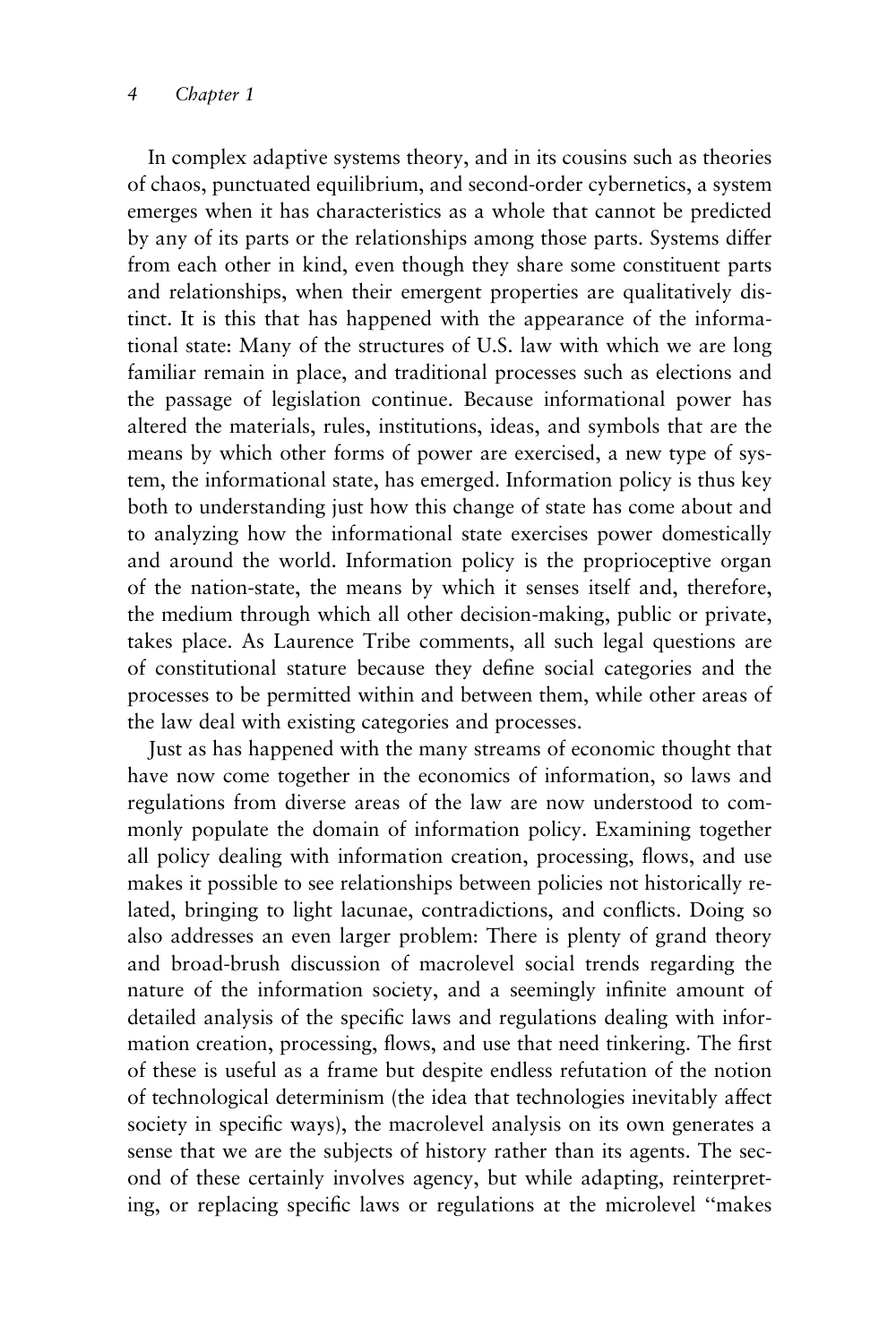something happen," it is difficult to link just what that is back to the larger picture. The study of information policy as a coherent body of law and regulation introduces the meso-level and lets us answer the real question: What are we doing to ourselves?

For the purposes of this book, U.S. law is taken as the case. To make the argument, and the analysis, it is necessary to focus on one government in the first instance. Both argument and analysis, however, are valuable for studying other political systems, whether at the state level or supra or infra to it. The U.S. case has value to those in other political systems, and for those seeking to understand international and global decision-making, because in some areas (not all) it is an innovator and because U.S. regulatory approaches have been doing relatively well in the global market for the law. Both of these features, of course, also mark the limits of the case. And while the focus of this book is on policy at the national level, it must also be emphasized that it was often not the United States that led the way among countries in policy innovations designed to adapt to changes in the information environment, and international and private sector decision-making have also been important.

It is a classical analytical error, however, to believe that it is possible to understand what is happening to society via the use of information policy to exercise power by looking at only laws and regulations. Rather, three types of knowledge must necessarily be brought together. Research on the empirical world provides evidence about the policy subject, the world for which information policy is made. Social theory provides a context within which to understand the empirical detail. Knowledge of current law and of its history provides a necessary foundation for those who seek to adapt, extend, reinterpret, or replace that law for the contemporary world. Historically, these diverse domains of knowledge were pursued within different disciplines that only rarely interacted, and unfortunately a number of barriers make it difficult to ensure that policymakers are fully informed by what is known about the empirical environment for which they are making law. Still, failure to bring these different types of knowledge together cripples policy-making, creating the risk that legacy law and what develops from it will be inadequate at best or dysfunctional at worst.

Bringing these types of knowledge together, however, makes visible trends in U.S. society as they are manifested in the identities of the state and of its citizens, structures internal to society, the borders that determine relationships with other societies, and the very rules by which transformation—change—takes place. Since information policy also appears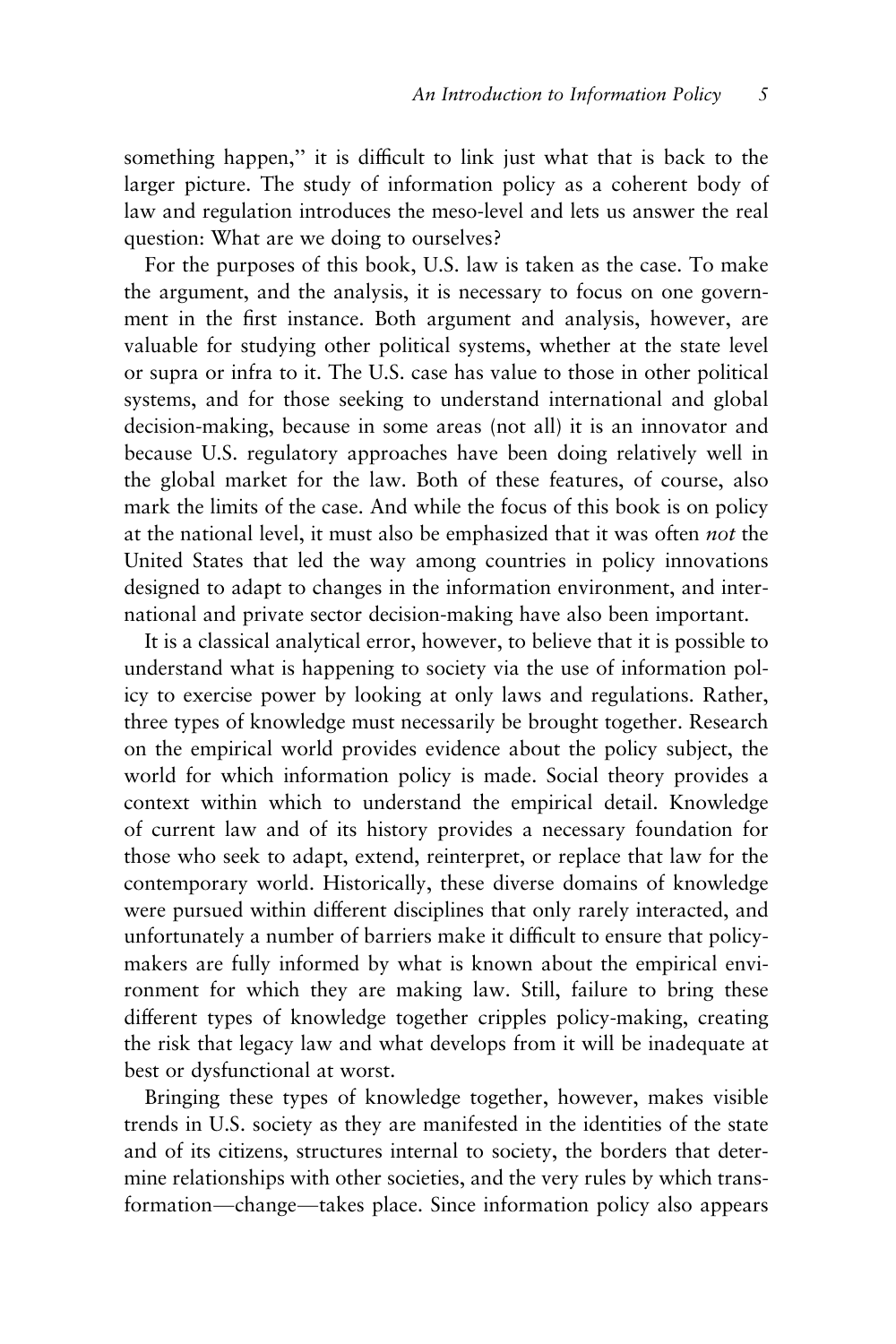at the intersection of informational, technological, and social structures, these distinctions provide another analytical axis.

What do we see, when we address the question of what we are doing to ourselves, in this way? In very broad brushstroke:

• Identity In the area of identity, the mutual transparency between the individual and the state has been destroyed, with the state knowing ever more about the individual and the individual knowing ever less about the state. The identity relation between the individual and the state via citizenship, historically determined by relatively clear rules, has become a political tool with shifting, ambiguous, and at times hidden criteria for whether one is in or out.

• *Structure* The period of turbulence in social, technological, and informational structure has resolved into a new orientation that is more centralized and rigid than was the case in the past. The story isn't completely over: Some experimentation continues, particularly in the area of information architectures. It is not yet known just which regulatory tools will be feasible, effective, and constitutionally acceptable. And there is still a great deal of resistance to many aspects of the informational state as it is being experienced in the first decade of the twenty-first century.

· Borders While the notion of the borders of the state seems clear, in historical reality this has never quite so simple. In the U.S. case, for example, relaxation of border parameters in order to assert cultural identity and ease the lives of those who manage the technological infrastructure have long histories. Today, however, geopolitical borders retain only a rhetorical function used to justify a much more expansive sense of U.S. political territory globally. Within the United States, various means are being used to define the border as a condition as likely to be experienced internally as at the geopolitical edge, allowing exceptions to mainstream U.S. law justified by border conditions to be applied much more broadly.

• *Change* In the area of change, U.S. policy is currently somewhat confused and often self-contradictory. Despite an announced goal of remaining a global leader in the development of scientific and technical knowledge, many current policies dealing with information and information technology not only will make that unlikely, but may well reverse advances already accomplished. The same can be said regarding democratic processes of social change.

It is at the next level of detail that the contributions of specific information policies to these large-scale social trends become clear. The obscurity,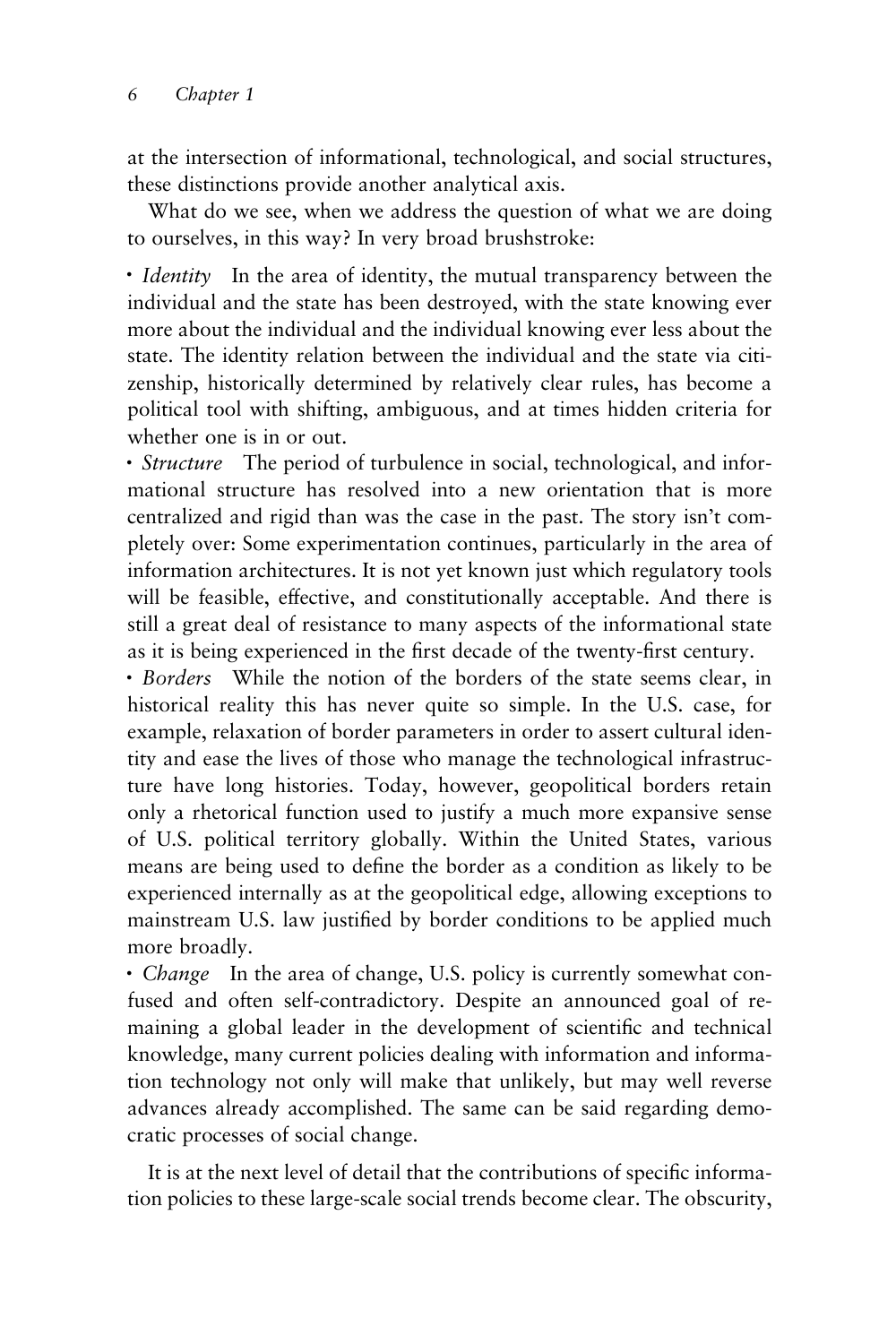unfamiliarity, and technical nature of many types of information policy, however, have kept many of these developments out of public view. In some of these areas the trends not only are devastating but may be very difficult to reverse, while in others conditions of turbulence, recency, and tentativeness of a change in direction, or outright resistance, mean that the future may not look like today.

The next three chapters build the theoretical foundations for understanding just what is going on. Chapter 2 unpacks the concepts of information, power, and the state as they provide the theoretical grounding for this work. Chapter 3 provides a brief history of information policy and explains just what is included in the domain of information policy. Chapter 4 examines the twenty information policy principles found in the U.S. Constitution and its amendments and the social spaces they create. Chapters 5–8 examine in turn the impact of U.S. information policy on identity, structure, borders, and change. Each of these four chapters opens with a theoretical introduction to the orienting social concept before going on to explore a sampling of pertinent information policy issues. Discussion of each issue is introduced by a brief look at the background and history of current law and a concise description of the current state of the law. These contextual elements make it possible to look at trends in the development of these laws and regulations and in their effects on U.S. society. The concluding chapter explores the implications of these trends when viewed together as a whole. Extensive bibliographic essays follow that provide much more depth regarding the development of the theories applied as well as the empirical sources upon which the legal analysis is based.

Several guidelines helped choose which information policy issues would be discussed as exemplars in this book. Familiar and widely discussed issues such as intellectual property rights, privacy, and trade in services are included because it is hoped that the additional frame and conceptualization offered here will enrich those conversations. In some areas, such as the use of propaganda in support of military power, changes wrought by the use of new information technologies are fairly straightforward and adequately explored in the existing literature, and so they are not included here. The same cannot be said for such things as the incorporation of information policy tools in arms control agreements, the appearance of the category of hybrid citizenship, or the collapse of physical network structures into sheer conceptual effort. In most cases, then, the principal driving the selection of one information policy issue over another has been ''lookin' where the light don't shine,''